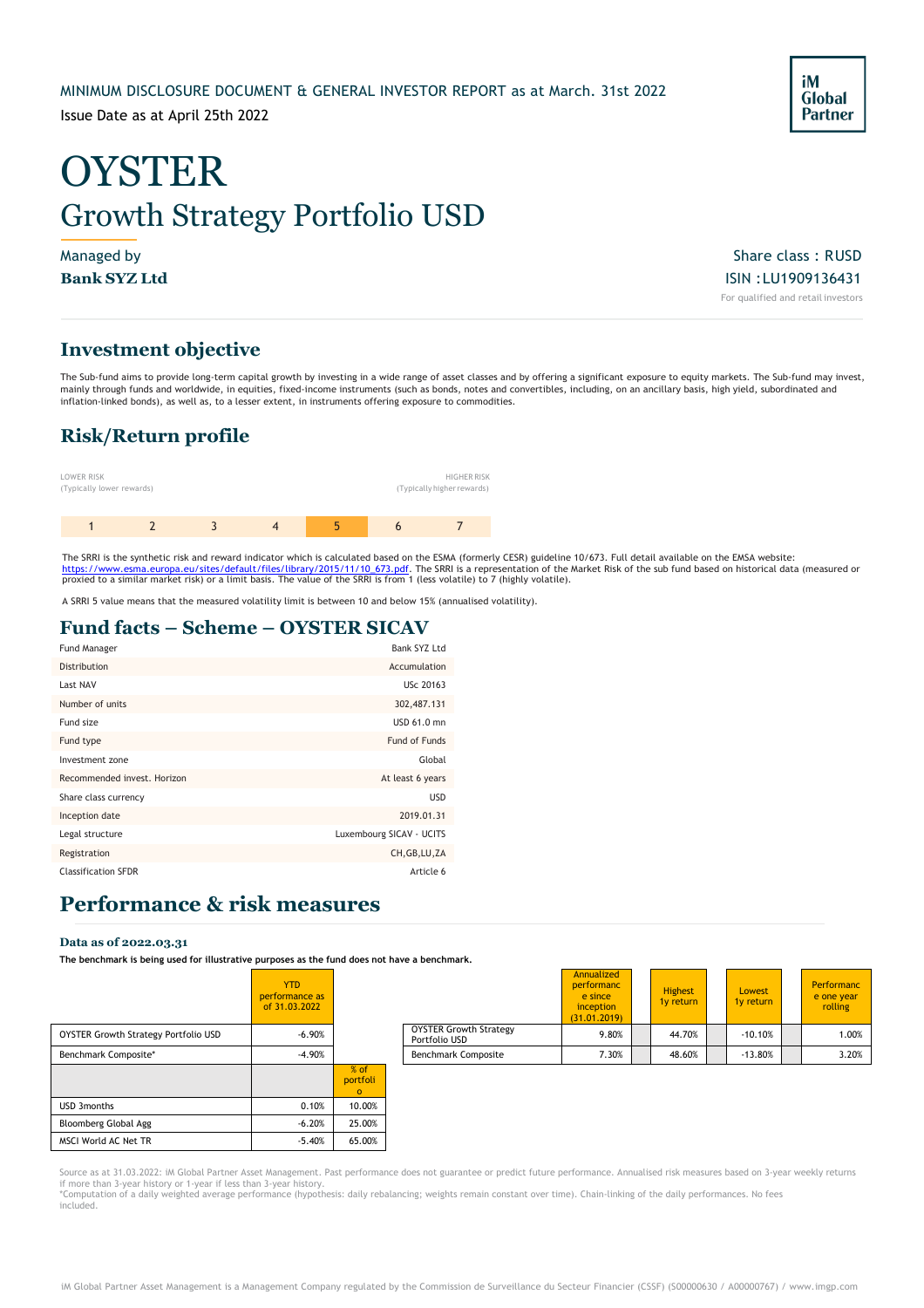### **OYSTER Growth Strategy Portfolio USD**

Share class : R USD

### **Manager Comment**

### **Highlights**

-March was a mixed month for risk assets and another clear negative month for bonds

-The fund posted a positive performance in March, mostly due to US equity exposure

-The context remains unfavorable for bonds for the months ahead, while some areas of equity markets have potential in what remains, overall, a volatile and uncertain environment

#### **Market Review**

March was a mixed month for risk assets and another clear negative month for bonds. Encouraging developments, even if fragile, on the Russia and Ukraine conflict brought some relief and<br>hav resulted in a decrease in risk a several maturities. Investment Grade credit spreads were barely changed in March. Equity markets were mixed during the month with US and Japan up, continental Europe slightly down and EM equities significantly lower, led by Chinese stocks. Gold was up and the dollar rose for another month.

iM **Global Partner** 

#### **Fund Review**

The fund closed the month slightly up.

US large caps and commodities exposure were the main positive contributors. On the other hand, bonds, EM equities and JPY contributed negatively.

The sharp increase in USD and EUR interest rates across all maturities weighted on the performance of bonds across all segments of the portfolio. Even short-duration funds had a negative contribution, penalized by the quick repricing of rate hikes path in the front-end of the curve. Nevertheless, it is worth noting the positive performance in the second part of the month for<br>emerging markets bond funds, pa

Diversified commodity index was the best performer over the month (+10%). Gold also was up by +2.3%. Exposure had been increased to 4% the 10th of March. Equity contribution was positive, thanks to an overweight in US large cap equities. Both Danaher and Amazon recorded performances north of +6%, while Linde gained +8.9%. European equity exposure was reduced<br>at the beginning of the month. Then, pa

Finally, both UCITS alternative funds had positive contributions in a difficult context. The investment drivers remain active for both funds : long-term sustainable positive performances with low volatility and low beta to stocks and bonds.

#### **Outlook**

The war in Ukraine remains a significant source of uncertainty for financial markets, especially in Europe. However, one month after the beginning of the conflict, the economic impact on the global economy appears essentially focused on disruptions and upward pressures on energy and commodity prices for which Russia is a large producer. Inflationary pressures, already elevated before, are accentuated by the resulting rise in prices and now threaten economic growth while forcing central banks to contemplate tighter monetary policies. The context therefore remains unfavorable for bonds for the months ahead, while some areas of equity markets have potential in what remains, overall, a volatile and uncertain environment.

#### **Portfolio composition**

Net equity allocation was reduced to 62% from 70%. In January, net equity allocation was reduced by roughly -5%, as the ex-ante volatility of the fund was above the upper limit defined by the investment process. Profits were taken on US and European index exposure. As the equity preference was downgraded by two notches from positive to disinclination, equity allocation was further reduced in February and March, mainly in Europe. Then, part of the proceeds were reinvested into an etf on World Value stocks. The equity bias towards Quality-Growth stock has been reduced in favour of the Value style. Fixed income allocation was left unchanged, with a short duration stance. Finally, exposure to gold and alternative investments was increased. In February, an alternative fund was bought. It provides diversification to both equity and fixed income, as beta with these asset classes has historically been close to zero. In March, gold exposure was increased to 4%.

#### **Adherence to investment policy objectives**

Above fund adhered to its investment policy objectives.

## **Portfolio breakdown**

| <b>Asset allocation</b> |        | Top 5 Long                    |        |
|-------------------------|--------|-------------------------------|--------|
| Equity                  | 93.00% | ISHARES CORE S&P500 UCITS ETF | 7.70%  |
| Cash                    | 7.00%  | US EXTENDED ALP B USD ACC     | 6.70%  |
|                         |        | <b>GUARDCUP GLO EQ I USD</b>  | 5.50%  |
|                         |        | UBS LUX MSCI JP ETF(SWX)      | 5.30%  |
|                         |        | ISHARES USD TREASURY BND7-10  | 3.90%  |
|                         |        |                               | 29.10% |

Source as at 31.03.2022: iM Global Partner Asset Management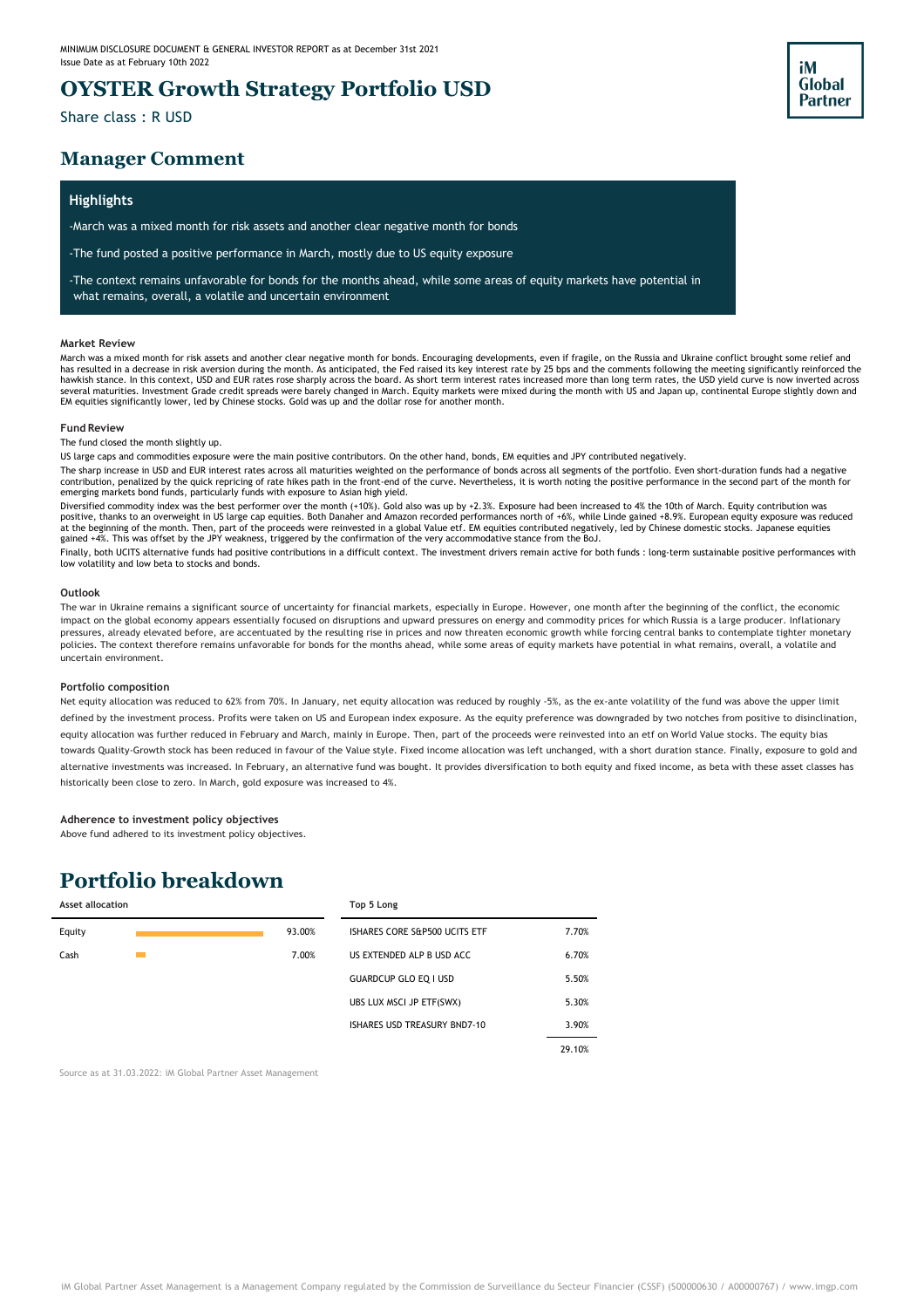### **OYSTER Growth Strategy Portfolio USD**

### Share class : R USD **Dealing information Fees**

| Liquidity                  | Daily                 | Subscription fee               | Max 0.00% |
|----------------------------|-----------------------|--------------------------------|-----------|
| Cut-off time               | TD-1 18:00 Luxembourg | Redemption fee                 | Max 1.00% |
| Minimum initial investment |                       | Management fee                 | Max 1.00% |
| Settlement                 | $TD+3$                | Performance fee                | 0.00%     |
| <b>ISIN</b>                | LU1909136431          | TER (Total Expense Ratio)      | 1.41%     |
| CH Security Nr             | 44786578              | TC (Transaction Cost)          | 0.46%     |
| Bloomberg                  | <b>OYGSURU LX</b>     | TIC (Total Investment Charges) | 1.87%     |

### **Administrative information**

| Subscription fee               | Max 0.00% |
|--------------------------------|-----------|
| Redemption fee                 | Max 1.00% |
| Management fee                 | Max 1.00% |
| Performance fee                | 0.00%     |
| TER (Total Expense Ratio)      | 1.41%     |
| TC (Transaction Cost)          | 0.46%     |
| TIC (Total Investment Charges) | 1.87%     |

iM **Global Partner** 

| Auditor            | PwC Luxembourg                          |
|--------------------|-----------------------------------------|
| Management Compamy | iM Global Partner Asset Management S.A. |

### **Important information**

#### **Disclaimer:**

Collective Investment Schemes in Securities (CIS) should be considered as medium to long-term investments. The value may go up as well as down and past performance is not necessarily a guide<br>to future performance. CIS's ar portfolio. A CIS may be closed to new investors in order for it to be managed more efficiently in accordance with its mandate. CIS prices are calculated on a net asset basis, which is the total value of all the assets in the portfolio including any income accruals and less any permissible deductions (brokerage, STT, VAT, auditor's fees, bank charges, trustee and custodian fees and the annual<br>management fee) from the po does a low TER imply a good return. The current TER cannot be regarded as an indication of future TER's. During the phase in period TER's do not include information gathered over a full year.<br>Transaction Costs (TC) is the administering the Fund and impacts Fund returns. It should not be considered in isolation as returns may be impacted by many other factors over time including market returns, the type of Fund, investment decisions of the investment manager and the TER.

Where foreign securities are included in a portfolio there may be potential constraints on liquidity and the repatriation of funds, macroeconomic risks, political risks, foreign exchange risks, tax risks, settlement risks; and potential limitations on the availability of market information. The investor acknowledges the inherent risk associated with the selected investments and that there are<br>no guarantees. Please no (Luxembourg time) the day before (D-1) the Transaction Date (D), to be transacted at the net asset value price for that day. Where all required documentation is not received before the stated<br>cut off time CACEIS Bank, Luxe 3pm (Luxembourg time).

Performance has been calculated using net NAV to NAV numbers with income reinvested. The performance for each period shown reflects the return for investors who have been fully invested for<br>that period. Individual investor are available from the manager on request.

For any additional information such as fund prices, brochures and application forms please go to www.imgp.com.

#### **Glossary Summary:**

**Annualised performance:** Annualised performance shows longer term performance rescaled to a 1-year period. Annualised performance is the average return per year over the period. Actual annual figures are available to the investor on request.

**Highest & Lowest return:** The highest and lowest returns for any 1 year over the period since inception have been shown.

**NAV:** The net asset value represents the assets of a Fund less its liabilities.

**Alpha:** Denoted the outperformance of the fund over the benchmark.<br>S**harpe Ratio:** The Sharpe ratio is used to indicate the excess return the portfolio delivers over the risk free rate per unit of risk adopted by the fund

**Standard Deviation:** The deviation of the return stream relative to its own average.

**Max Drawdown:** The maximum peak to trough loss suffered by the Fund since inception.

**Max Gain:** Largest increase in any single month **% Positive Month:** The percentage of months since inception where the Fund has delivered positive return.

**Average Duration:** The weighted average duration of all the underlying interest bearing instruments in the Fund.<br>**Average Credit quality:** The weighted average credit quality of all the underlying interest bearing instrum

Dividend Yield: The weighted average dividend yield of all the underlying equity in the Fund. The dividend yield of each company is the dividends per share divided by the price.<br>**PE Ratio: T**he weighted average price earni portfolios.

#### **Contact Details: Representative Office:**

Prescient Management Company (RF) (Pty) Ltd, **Registration number:** 2002/022560/07. **Physical address:** Prescient House, Westlake Business Park, Otto Close, Westlake, 7945. **Postal address:** PO Box 31142, Tokai, 7966. **Telephone number:** 0800 111 899. **E-mail address:** [info@prescient.co.za.](mailto:info@prescient.co.za) **Website:** [www.prescient.co.za](http://www.prescient.co.za/)

### **Trustee/ Depository:**

CACEIS Bank, Luxembourg Branch. **Physical address**: 5, allée Scheffer, L-2520 Luxembourg. **Telephone number**: +352 47 67 5999. **E-mail address:** [fds-investor-services@caceis.com.](mailto:fds-investor-services@caceis.com) **Website:** [www.caceis.com](http://www.caceis.com/)

#### **Investment Manager:**

Banque SYZ SA, **Registration number:** CHE-106.825.034 is an authorised Financial Services Provider under the supervision of the Swiss Financial Market Supervisory Authority (FINMA).

iM Global Partner Asset Management is a Management Company regulated by the Commission de Surveillance du Secteur Financier (CSSF) (S00000630 / A00000767) [/ www.imgp.com](http://www.imgp.com/)